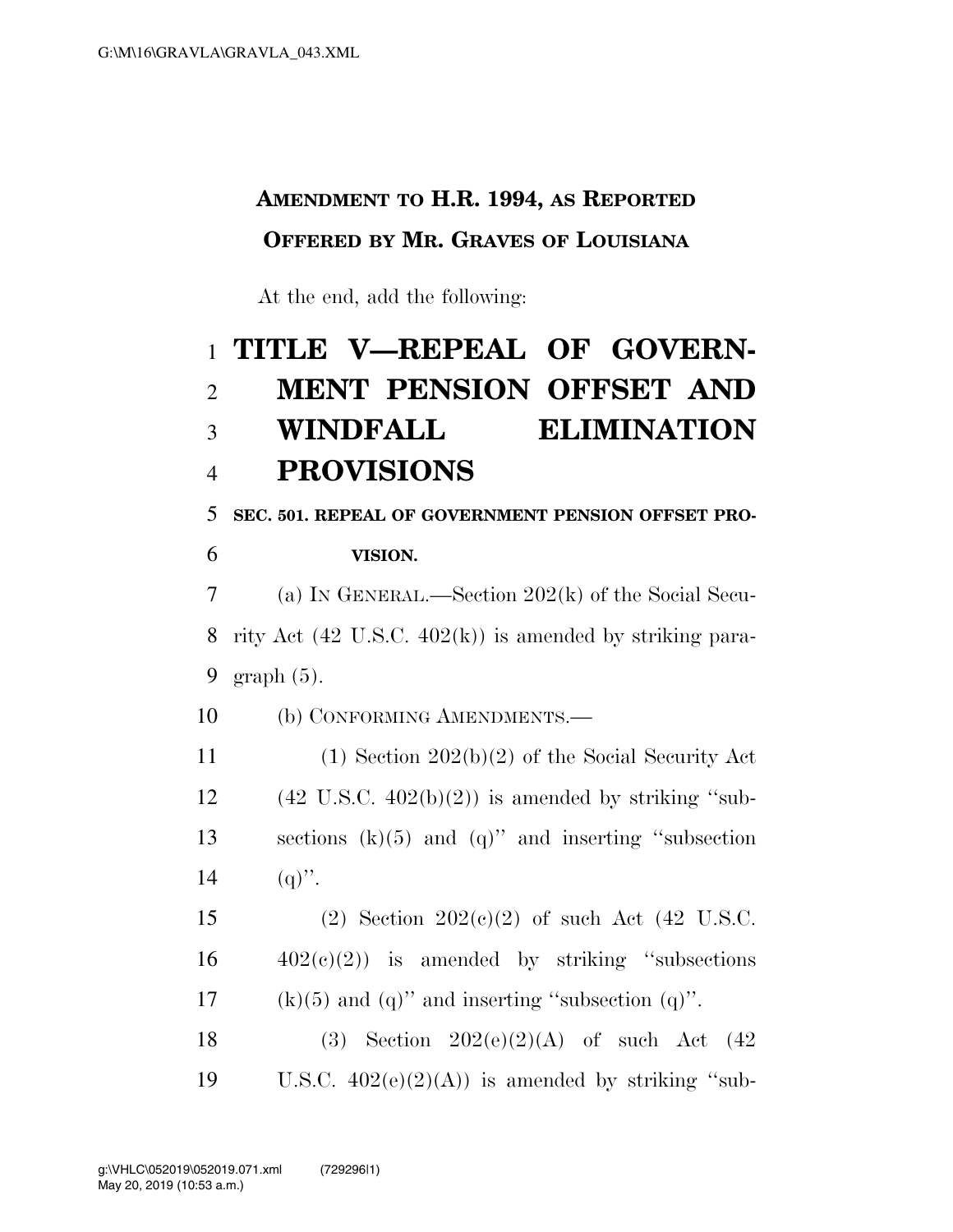| $\mathbf{1}$   | section $(k)(5)$ , subsection $(q)$ ," and inserting "sub-             |
|----------------|------------------------------------------------------------------------|
| $\overline{2}$ | section $(q)$ ".                                                       |
| 3              | (4) Section $202(f)(2)(A)$ of such Act (42 U.S.C.                      |
| $\overline{4}$ | $402(f)(2)(A)$ is amended by striking "subsection"                     |
| 5              | $(k)(5)$ , subsection $(q)$ " and inserting "subsection                |
| 6              | $(q)$ .                                                                |
| 7              | SEC. 502. REPEAL OF WINDFALL ELIMINATION PROVI-                        |
| 8              | SIONS.                                                                 |
| 9              | (a) IN GENERAL.—Section 215 of the Social Security                     |
| 10             | Act $(42 \text{ U.S.C. } 415)$ is amended—                             |
| 11             | $(1)$ in subsection $(a)$ , by striking paragraph $(7)$ ;              |
| 12             | $(2)$ in subsection (d), by striking paragraph $(3)$ ;                 |
| 13             | and                                                                    |
| 14             | $(3)$ in subsection $(f)$ , by striking paragraph $(9)$ .              |
| 15             | (b) CONFORMING AMENDMENTS.—Subsections $(e)(2)$                        |
| 16             | and $(f)(2)$ of section 202 of such Act $(42 \text{ U.S.C. } 402)$ are |
| 17             | each amended by striking "section $215(f)(5)$ , $215(f)(6)$ ,          |
| 18             | or $215(f)(9)(B)$ " in subparagraphs (C) and (D)(i) and in-            |
| 19             | serting "paragraph $(5)$ or $(6)$ of section $215(f)$ ".               |
| 20             | SEC. 503. EFFECTIVE DATE.                                              |
| 21             | The amendments made by this title shall apply with                     |
| 22             | respect to monthly insurance benefits payable under title              |
| 23             | II of the Social Security Act for months after December                |
| 24             | 2019. Notwithstanding section $215(f)$ of the Social Secu-             |
| 25             | rity Act, the Commissioner of Social Security shall adjust             |